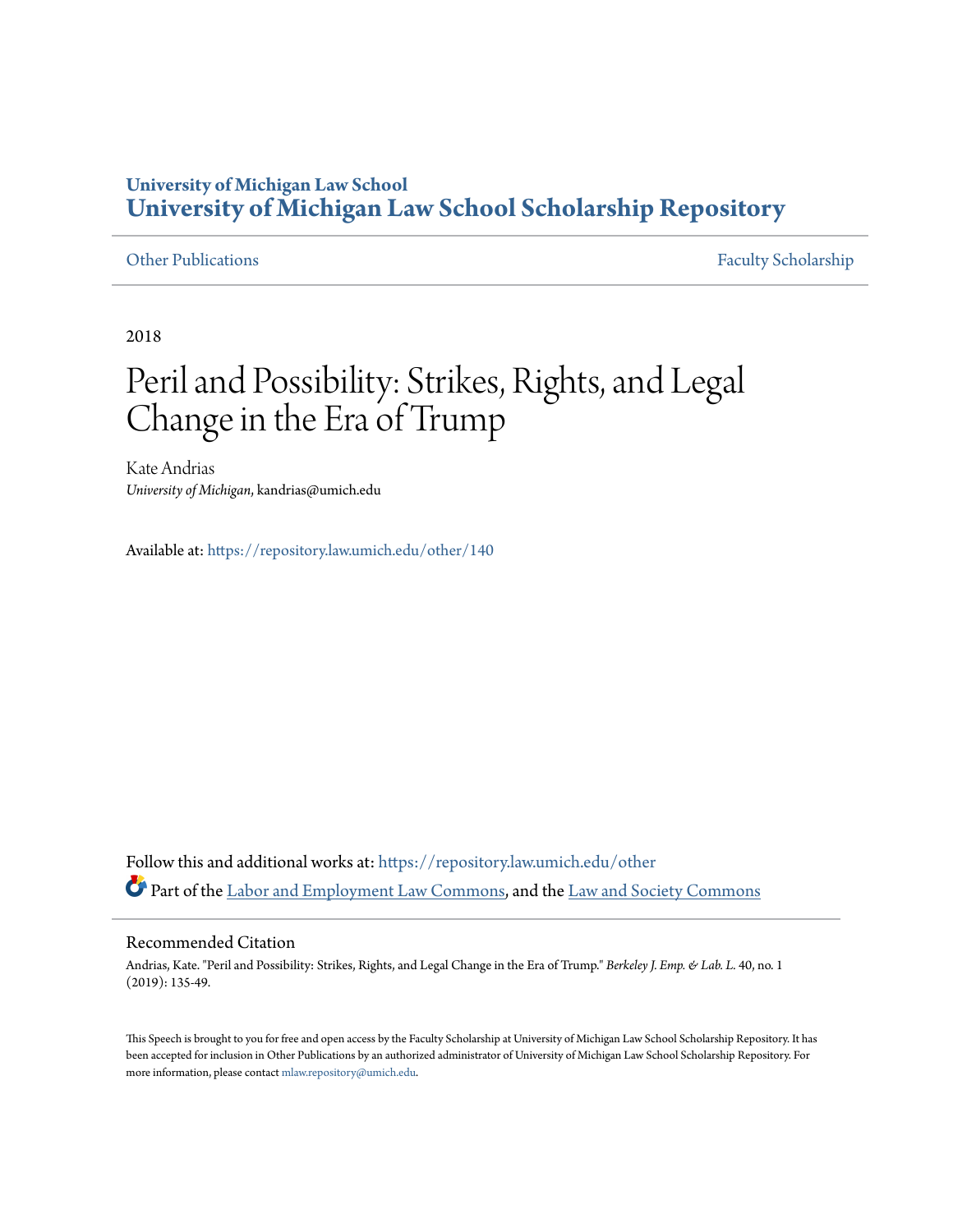## **DAVID E. FELLER MEMORIAL LABOR LAW LECTURE**

### **April 5, 2018**

## **Peril and Possibility: Strikes, Rights, and Legal Change in the Age of Trump**

### Kate Andriast

Thank you, I am delighted to be here. When Professor Fisk and the editors of the Journal asked **if I** would be willing to give the Feller Lecture this year, **I** did not hesitate for a moment. It goes without saying that, for a labor law professor, to give a lecture that commemorates David Feller is truly a special honor. While **I** never had the chance to meet him, his work as an advocate and scholar serves as an example for everyone in the field. **I** am grateful to the Journal and to the Feller family for the opportunity to be with you, and **I** am particularly grateful for the opportunity to be with you *today,* in this moment in our country's history.

Everyone in this audience is well aware of the problems plaguing working people in America. Income inequality **in** the United States is at stunningly high levels, leading commentators to term this era the "new Gilded Age."' The statistics are **by** now familiar, but they are worth

**DOI:** https://doi.org/10.15779/Z38ST7DX4F

Professor, University of Michigan Law School. Thanks to Alison Doyle, Marissa Perry, and Kenneth Sexauer for excellent research assistance, and to the editors of the *Berkeley Journal of Employment & Labor Law* for their helpful suggestions. This Essay has been minimally revised from the original lecture, including to take into account subsequent Supreme Court opinions and political developments.

**<sup>1.</sup>** Mark Price **&** Estelle Sommelier, *The New GildedAge? It's Everywhere,* AM. **PROSPECT,** Aug. 14, **2018,** http://prospect.org/article/new-gilded-age-its-everywhere. *See also* **THOMAS PIKETTY, CAPITAL IN** THE TWENTY-FIRST **CENTURY** 24 (Arthur Goldhammer trans., Belknap Press 2014).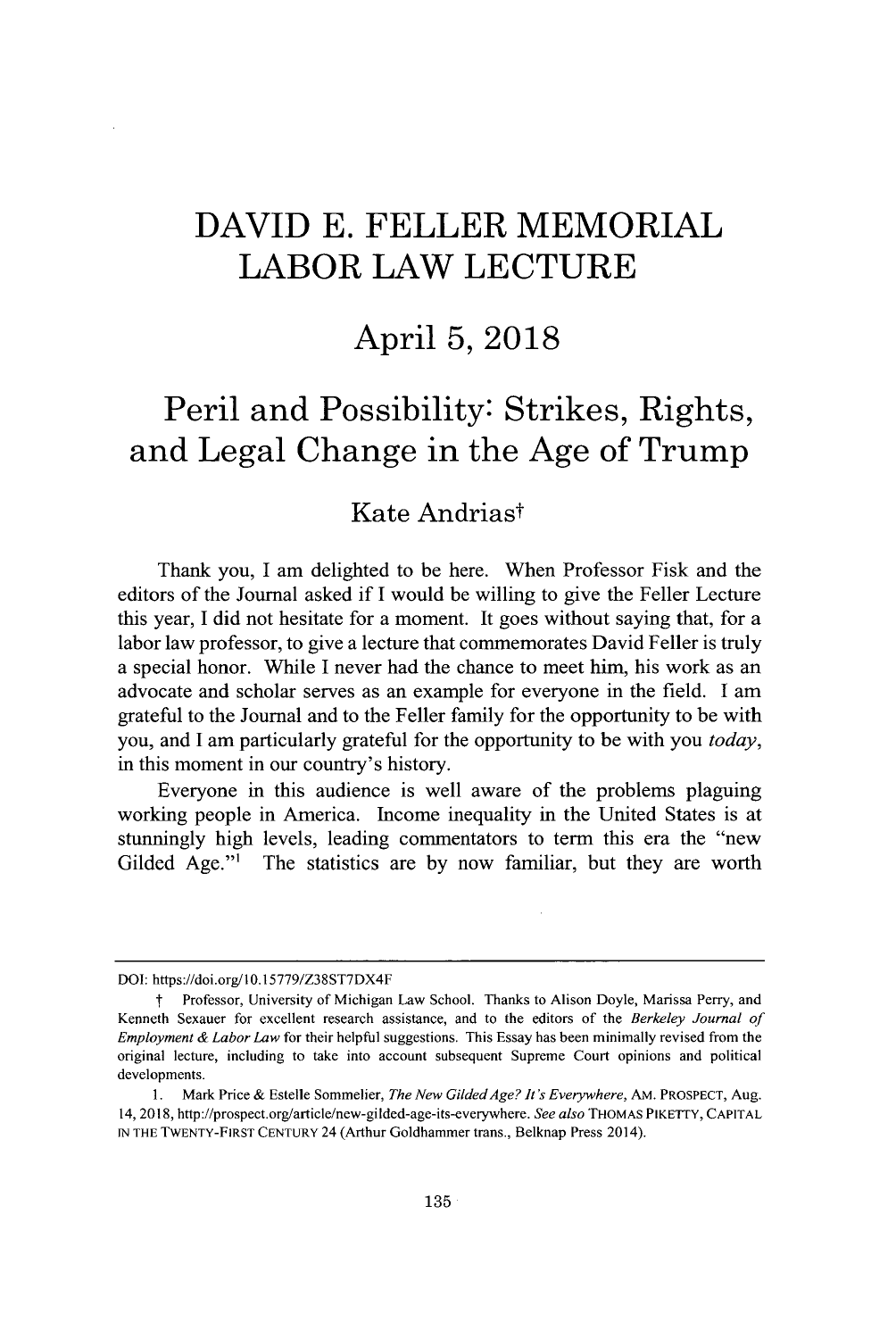reiterating. The wealthiest one percent of Americans takes home nearly a quarter of our national income and owns forty percent of the nation's wealth.<sup>2</sup>

The problem is not just the widening gap between the rich and poor, but the daily experience of most Americans. Real wages have barely budged in recent years,<sup>3</sup> and nearly fifteen percent of the nation's population lives below the poverty line.<sup>4</sup> One recent study estimates that thirty to forty percent of workers do not have secure employment, but rather serve as contractors, temps, seasonal workers, or in other contingent relationships.' Working people also have less economic mobility than in past decades, $6$  and they have shockingly little influence at every level of politics and government.' For African-Americans and immigrant workers, **by** nearly every measure, the picture is even worse.<sup>8</sup>

4. **U.S. CENSUS BUREAU, P60-252, INCOME AND** POVERTY **IN** THE **UNITED STATES:** 2014 **12-13 (2015).**

**5. U.S.** GoV'T ACCOUNTABILITY **OFFICE, GAO-15-168R, CONTINGENT** WORKFORCE: **SIZE,** CHARACTERISTICS, **EARNINGS, AND BENEFITS (2015),** https://www.gao.gov/assets/670/669899.pdf.

**6.** Raj Chetty et al., *The Fading American Dream: Trends in Absolute Income Mobility Since 1940, 356* **SCIENCE 398, 398 (2017).**

*7. See generally,* **LEE DRUTMAN,** THE **BUSINESS** OF AMERICA IS **LOBBYING:** How CORPORATIONS **BECAME** POLITICIZED **AND** POLITICS **BECAME** MORE CORPORATE **(2015);** MARTIN **GILENS, AFFLUENCE AND INFLUENCE:** ECONOMIC **INEQUALITY AND** POLITICAL POWER **IN** AMERICA (2012); KAY **LEHMAN SCHLOZMAN ET AL.,** THE **UNHEAVENLY CHORUS: UNEQUAL** POLITICAL **VOICE AND** THE BROKEN PROMISE OF **AMERICAN** DEMOCRACY (2012); Martin Gilens *&* Benjamin **1.** *Page, Testing Theories of American Politics: Elites, Interest Groups, and Average Citizens,* 12 PERSP. **ON** POL. 564, **576-77** (2014); *see also* Kate Andrias, *Separations of Wealth: Inequality and the Erosion of Checks and Balances,* **18 U.** PA. *J.* **CONST.** L. 419 **(2015)** (collecting and analyzing literature).

**8.** *See, e.g.,* Neil Irwin et al., *America's Racial Divide, Charted,* N.Y. TIMES: **THE UPSHOT,** Aug. **19,** 2014, https://www.nytimes.com/2014/08/20/upshot/americas-racial-divide-charted.html (showing how, across a wide array of economic and demographic indicators, the "chasm" between black and white Americans remains "as wide as ever"); Rakesh Kochhar *&* Anthony Cilluffo, *Income Inequality in the U.S. Is Rising Most Rapidly Among Asians,* PEW RESEARCH CTR.: **SOCIAL TRENDS** (July 12, **2018),** http://www.pewsocialtrends.org/2018/07/12/income-inequality-in-the-u-s-is-rising-most-rapidly-amongasians/ (examining the effect of the immigrant experience on economic profiles); JEFFREY P. **THOMPSON** *&* GUSTAVO **A.** SUAREZ, BD. OF GOVERNORS OF THE **FED.** RESERVE Sys., **FINANCE AND** ECONOMICS **DISCUSSION** SERIES **2015-076,** EXPLORING THE RACIAL WEALTH **GAP USING** THE SURVEY OF **CONSUMER FINANCES (2015),** http://dx.doi.org/10.17016/FEDS.2015.076 (studying the racial wealth gap and finding that "the mean and median wealth (net worth) of white families has consistently been much greater than that of black and Hispanic families, and the gap has increased in recent years"); VALERIE WILSON & WILLIAM M. ROGERS **111, ECON.** POLICY **INST.,** BLACK-WHITE **WAGE** GAPS EXPAND WITH **RISING WAGE INEQUALITY (2016),** https://www.epi.org/publication/black-white-wage-gaps-expand-with-rising-wageinequality/ ("As of **2015,** relative to the average hourly wages of white men with the same education,

<sup>2.</sup> *See, e.g.,* PIKETTY, **CAPITAL IN** THE TWENTY-FIRST CENTURY *at* **300,** 348; *see also* **ESTELLE** SOMMEILLER **ET AL., ECON.** POLICY **INST., INCOME INEQUALITY IN** THE **U.S.** BY **STATE,** METROPOLITAN AREA, **AND COUNTY** 2, *7* **(2016),** http://www.epi.org/files/pdf/I **071 00.pdf** (discussing the gap between the top **1%** and bottom **99%).**

**<sup>3.</sup>** *See* Claudia Goldin **&** Lawrence F. Katz, *Long-Run Changes in the Wage Structure: Narrowing, Widening, Polarizing,* 2 BROOKINGS PAPERS **ON ECON.** ACTIVITY **135 (2007);** LAWRENCE **MISHEL** ET **AL., ECON.** POLICY **INST., WAGE STAGNATION IN NINE** CHARTS **(2015),** http://www.epi.org/files/2013/wage-stagnation-in-nine-charts.pdf; Thomas Piketty et al., *Distributional National Accounts: Methods and Estimates for the United States 3 (Nat'l Bureau of Econ. Research,* Working Paper No. 22945, **2016).**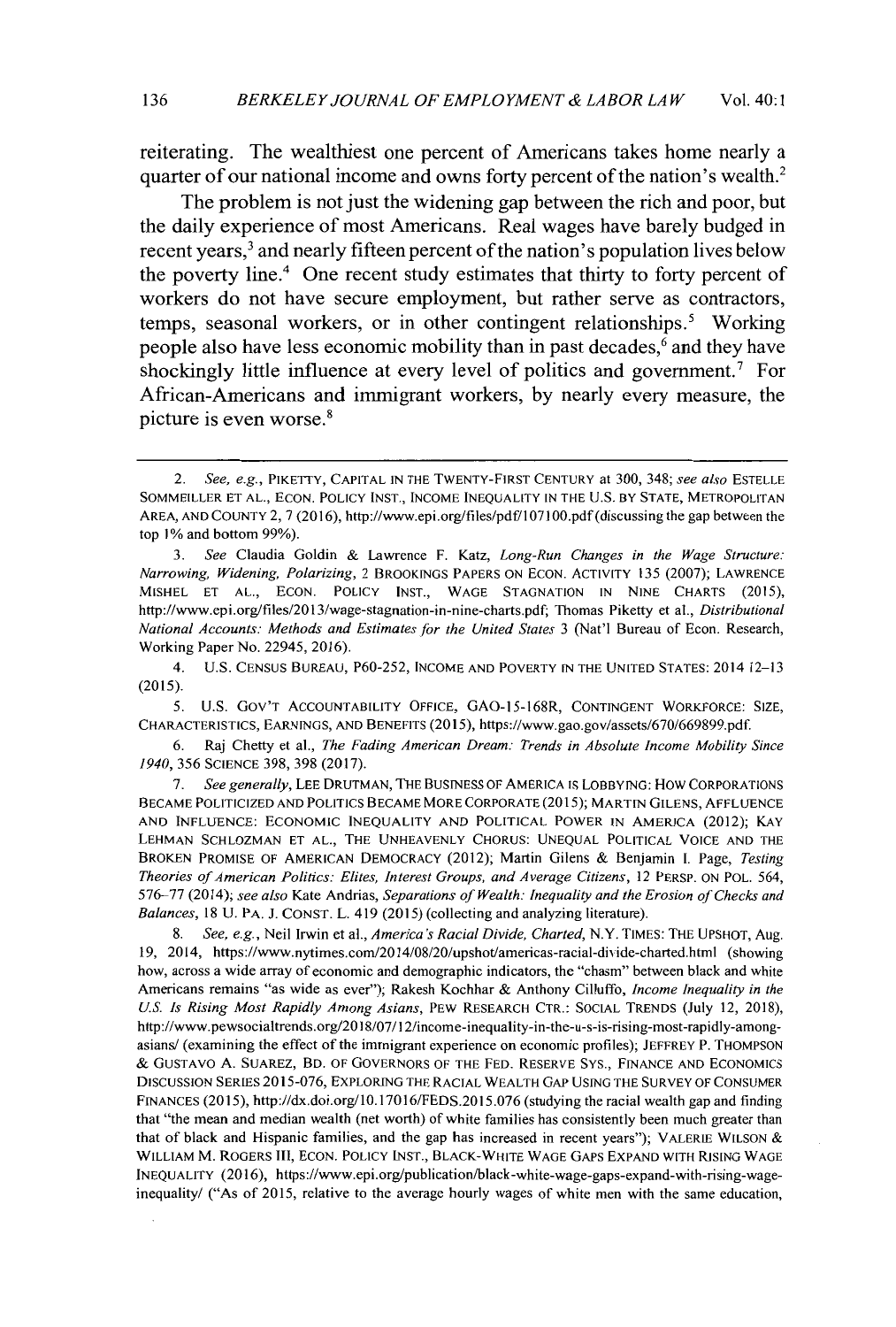**A** chief cause of these problems is the decline of unions. Today, labor unions represent only about eleven percent of American workers, down from a highpoint of about thirty-five percent in the  $1950s$ <sup>9</sup>. In the process, the United States has lost a critical mechanism for counter-balancing the economic and political power of corporations.

There is little question that weaknesses in American labor law have contributed to unions' decline. As numerous scholars, including previous Feller lecturers, have documented, American labor law frequently privileges employers' common law property rights over workers' rights to organize, bargain, and strike.<sup>10</sup> Insofar as the National Labor Relations Act (NLRA) provides employees with rights, its enforcement mechanisms and penalties are far too weak to disincentivize violations of law. The statute excludes from its protections numerous categories of workers, including some of the nation's most vulnerable.<sup>11</sup> Meanwhile, because the law is oriented around the relationship between employers and employees at individual worksites, it is fundamentally mismatched to the contemporary economy, with its globalized and highly fissured corporations.<sup>12</sup>

The failures of American labor law have been well known for at least a generation, and the challenges facing American workers have been mounting for decades.

Nonetheless, this moment in time is distinctive.

We are living through what is simultaneously a moment of extraordinary peril and a moment of extraordinary possibility-for workers and for labor law. The peril is evident. The last few years witnessed unrelenting attacks on workers and on what is left of organized labor. This followed a period of relative indifference to the demise of labor from much of the Democratic Party.<sup>13</sup> The Trump Administration, with support of members of Congress,

**11.** National Labor Relations Act **§ 2(3), 29 U.S.C. § 152** (2012) (excluding agricultural workers, domestic workers, and independent contractors from definition of "employee").

12. *See Andrias, supra* note **10.**

experience, metro status, and region of residence, black men make 22.0 percent less, and black women make 34.2 percent less. Black women earn **11.7** percent less than their white female counterparts.").

**<sup>9.</sup>** See **JAKE ROSENFELD,** WHAT UNIONS NO **LONGER** DO, at **10-30** (2014); cf RICHARD B. **FREEMAN** *&* JAMES L. MEDOFF, WHAT DO **UNIONS Do?** (1984) (describing, as of the mid-1980s, the role of trade unions in the United States); see *also* Press Release, Bureau of Lab. Stat., **U.S.** Dep't of Lab., Union Members-2017 (Jan. **19, 2018),** https://www.bls.gov/news.release/pdf/union2.pdf (providing data about union membership).

**<sup>10.</sup>** On the weaknesses of labor law, *see, e.g.,* Kate Andrias, *The New Labor Law,* **126** YALE **L.J.** 2 **(2016);** Paul Weiler, *Promises to Keep: Securing Workers'Rights to Self-Organization Under the NLRA,* **96** HARV. L. REV. **1769 (1983).**

**<sup>13.</sup>** Eric **Levitz,** *Democrats Paid a Huge Price for Letting Unions Die,* NY **MAG.:** DAILY **INTELLIGENCER,** Jan. **26, 2018,** http://nymag.com/daily/intelligencer/2018/01/democrats-paid-a-hugeprice-for-letting-unions-die.html ("[U]nder Jimmy Carter, Bill Clinton, and Barack Obama[,] Democrats failed to pass labor law reforms that would **[]** bolster the union cause. In hindsight, it's clear that the Democratic Party didn't merely betray organized labor with these failures, but also, itself").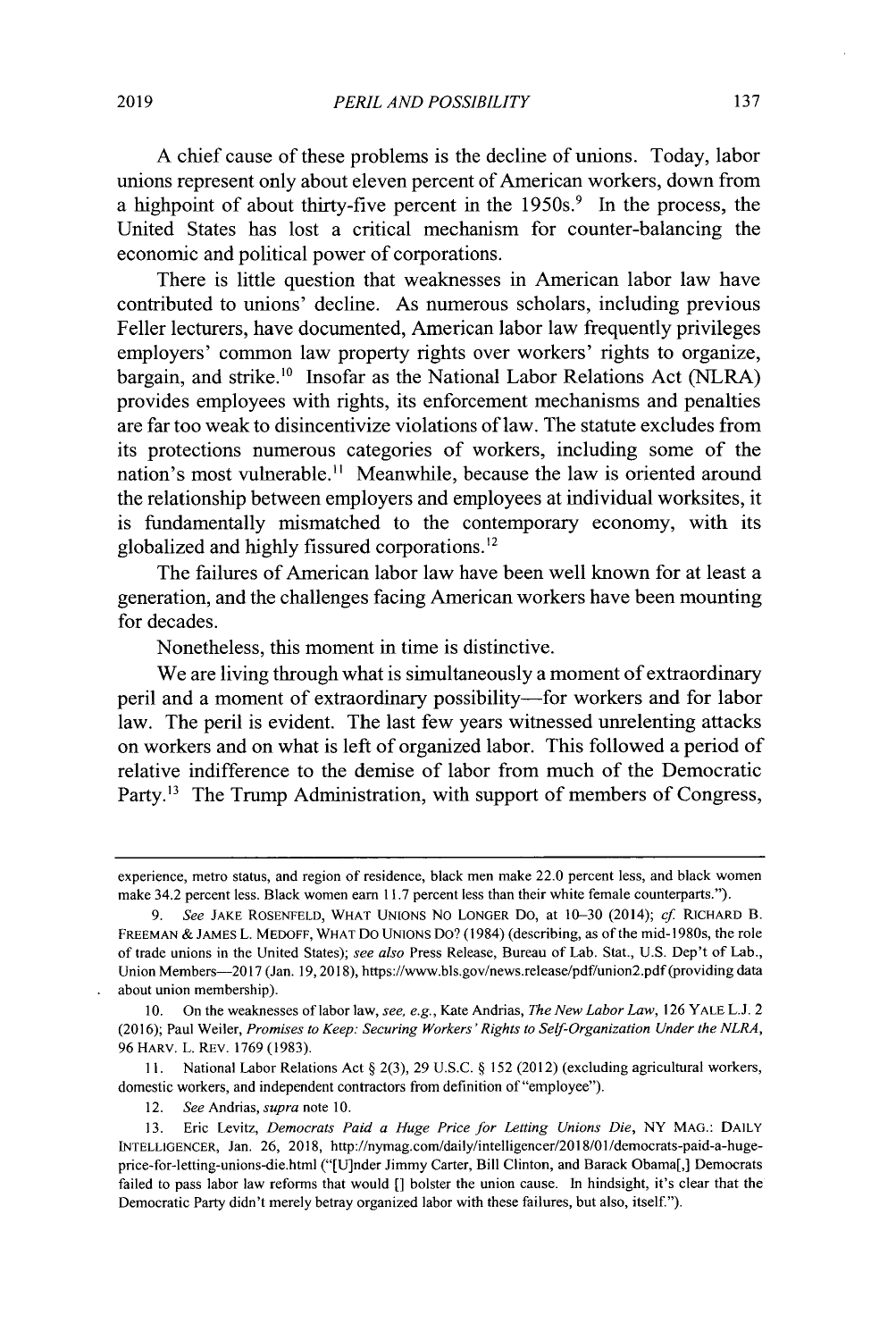has sought to roll back numerous wage and hour protections<sup> $14$ </sup> and has stepped up raids on immigrant workers.<sup>15</sup> Trump appointees to the NLRB have sought to reverse rulings that protect workers' fundamental right to engage in concerted activity, for example **by** narrowing the definition of joint employment<sup>16</sup> and rescinding the right of smaller groups of workers to unionize.<sup>17</sup> Meanwhile, the conservative majority on the Supreme Court recently overruled *Abood v. Detroit Board of Education,* the longstanding precedent that permitted public sector employers and unions to require workers to pay fair-share fees. Such fees covered the costs of union representation and bargaining, and thereby facilitated well-funded, independent worker organizations and avoided the free-rider problem inherent in a system of exclusive representation." The Court also curtailed the ability of workers to engage in concerted legal action, holding that employers may force workers to sign arbitration agreements with class action waivers.<sup>19</sup> With a new Trump-appointed Justice on the Court, the picture is only likely to get worse.

Threats to workers and labor law abound at the state level as well. Lawmakers in several states have enacted right-to-work statutes, while also restricting or banning collective bargaining among public sector workers. This retrenchment has occurred even in once union-dense states like Michigan, where **I** live. The effect has been not only to undermine bargaining, but to weaken the influence of working people in politics.<sup>20</sup>

It gets worse. At both the state and federal level, the assault on working people extends beyond the realm of labor and employment law. It includes the repeal of regulations that rein **in big** banks, the passage of a tax reform

<sup>14.</sup> See, e.g., Noam Scheiber, *Labor Dept. Plan Could Let the Boss Pocket the Tip,* N.Y. TIMES, Feb. 4, **2018,** https://www.nytimes.com/2018/02/04/business/economy/tips-rule.html.

**<sup>15.</sup>** *See, e.g.,* Natalie Kitroeff, *Workplace Raids Signal Shifting Tactics in Immigration Fight,* N.Y. TtMES, Jan. **15, 2018,** https://www.nytimes.com/2018/01/15/business/economy/immigration-raids.html.

**<sup>16.</sup>** *In Browning-Ferris Industries ofCalifornia, Inc.,* **362** N.L.R.B. No. **186 (2015),** the Board held that a common law employer qualifies as a joint employer when it retains control over employees' essential terms and conditions; such control need not be exercised directly or immediately. The **D.C.** Circuit recently issued an opinion affirming the *Browning-Ferris standard, Browning-Ferris Industries of California v. NLRB,* **911 F.3d 1195 (D.C.** Cir. **2018),** but the Trump Board continues to seek to narrow the standard for joint-employment. *See* The Standard for Determining Joint Employer Status, **83** Fed. Reg. **46681** (proposed Sept. 14, **2018)** (to be codified at **29** C.F.R. ch. *1); see also* Joint Employer Status Under the Fair Labor Standards Act (proposed Apr. **1, 2019)** (to be codified at **29** C.F.R. pt. **791).**

**<sup>17.</sup>** *See* **PCC** Structurals, Inc., **365** N.L.R.B. No. **160 (2017),** *overruling* Specialty Healthcare Rehab. Ctr. of Mobile, **357** N.L.R.B. 934 **(2011).**

**<sup>18.</sup>** Janus v. Am. Fed'n of State, Cty., and Mun. Emps., **138 S.** Ct. 2448 **(2018).**

**<sup>19.</sup>** Epic Sys. Corp. v. Lewis, **138 S.** Ct. **1612 (2018).**

<sup>20.</sup> *See* James Feigenbaum et al., *From the Bargaining Table to the Ballot Box: Political Effects of Right to Work Laws* (Nat'l Bureau of Econ. Research, Working Paper No. 24259, **2018),** http://www.nber.org/papers/w24259.pdf; *see also supra* note **7.**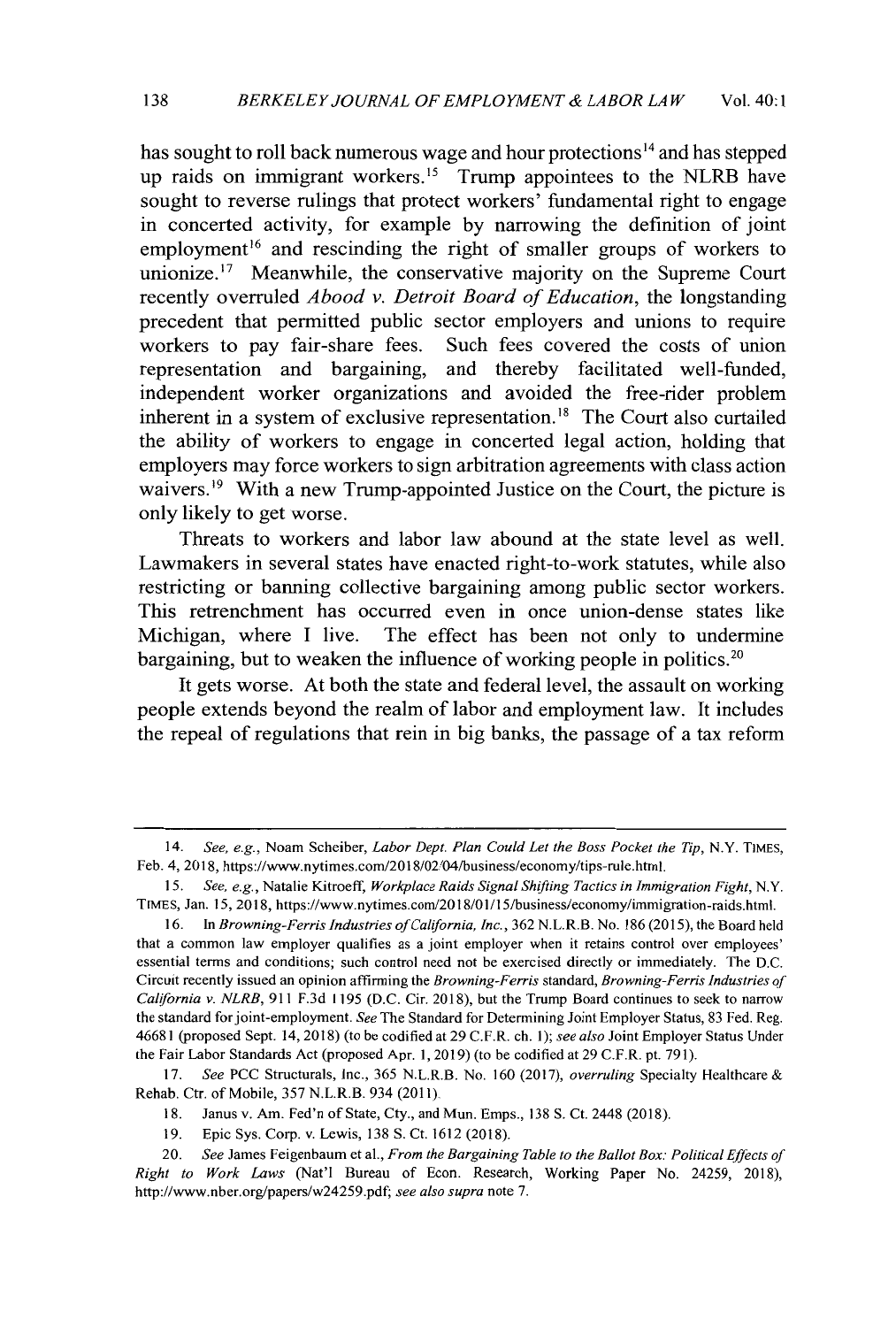bill designed to benefit the very wealthiest in our country, and the undermining of health care programs on which working people depend. $2<sup>1</sup>$ 

In light of all this, it is hard not to despair about the direction of the country and the future facing workers in America.

But while the threats are significant, in my view, there is also reason for optimism. In the last few years, economic inequality and problems facing workers have moved from the periphery of the public debate to the center. The political conversation is shifting. In the face of that shift, and in the face of the mounting problems facing working Americans, there are growing demands for change among working people. From restaurant servers to airport cleaners, from university instructors to elementary school teachers, workers are increasingly organizing against the prevailing regime of lowwages, minimal benefits, and a lack of rights and dignity at work.<sup>22</sup>

These efforts have important implications for law. Even though victories have been limited to date, the worker organizing efforts are illuminating how labor law should change. And they are beginning a process that could, **I** believe, result in reshaping understandings about the fundamental rights to which all Americans are entitled.

#### *Fight* for *\$15*

I have previously written about the efforts of low-wage workers organizing as part of the "Fight for **\$15."23** This campaign began with a few hundred workers in New York but is now national in scope.<sup>24</sup> It includes fast food, airport, and retail workers, federal contractors, home health aides, and adjunct professors-all of whom now demand substantially higher wages and union rights.<sup>25</sup> Notably, the campaign has pulled off bold strikes across the country. These are unusual strikes.<sup>26</sup> They are short in duration and typically involve only a minority of workers at any one workplace.<sup>27</sup> They do not succeed in shutting down production, nor do they seek to.<sup>28</sup> Instead, they serve an expressive function that has nonetheless proven quite significant.<sup>29</sup>

- **25.** *Id.*
- **26.** *Id.*
- **27.** *Id.*
- **28.** *Id.*
- **29.** Id.

<sup>21.</sup> See Kate Andrias, *The Fortification of Inequality: Constitutional Doctrine and the Political Economy,* **93 IND. L.J. 5, 8 (2018).**

<sup>22.</sup> Another example is the recent decision of voters in Missouri to reject the Republican state legislature's attempt to impose open-shop or "right to work" on all workplaces. *See, e.g.,* Noam Scheiber, *Missouri Voters Reject Anti-Union Law in a Victory for Labor,* N.Y. **TIMES,** Aug. **7, 2018,** https://www.nytimes.com/2018/08/07/business/economy/missouri-labor-right-to-work.html.

**<sup>23.</sup>** Andrias, *supra* note **10.**

<sup>24.</sup> *Id. at 47-51.*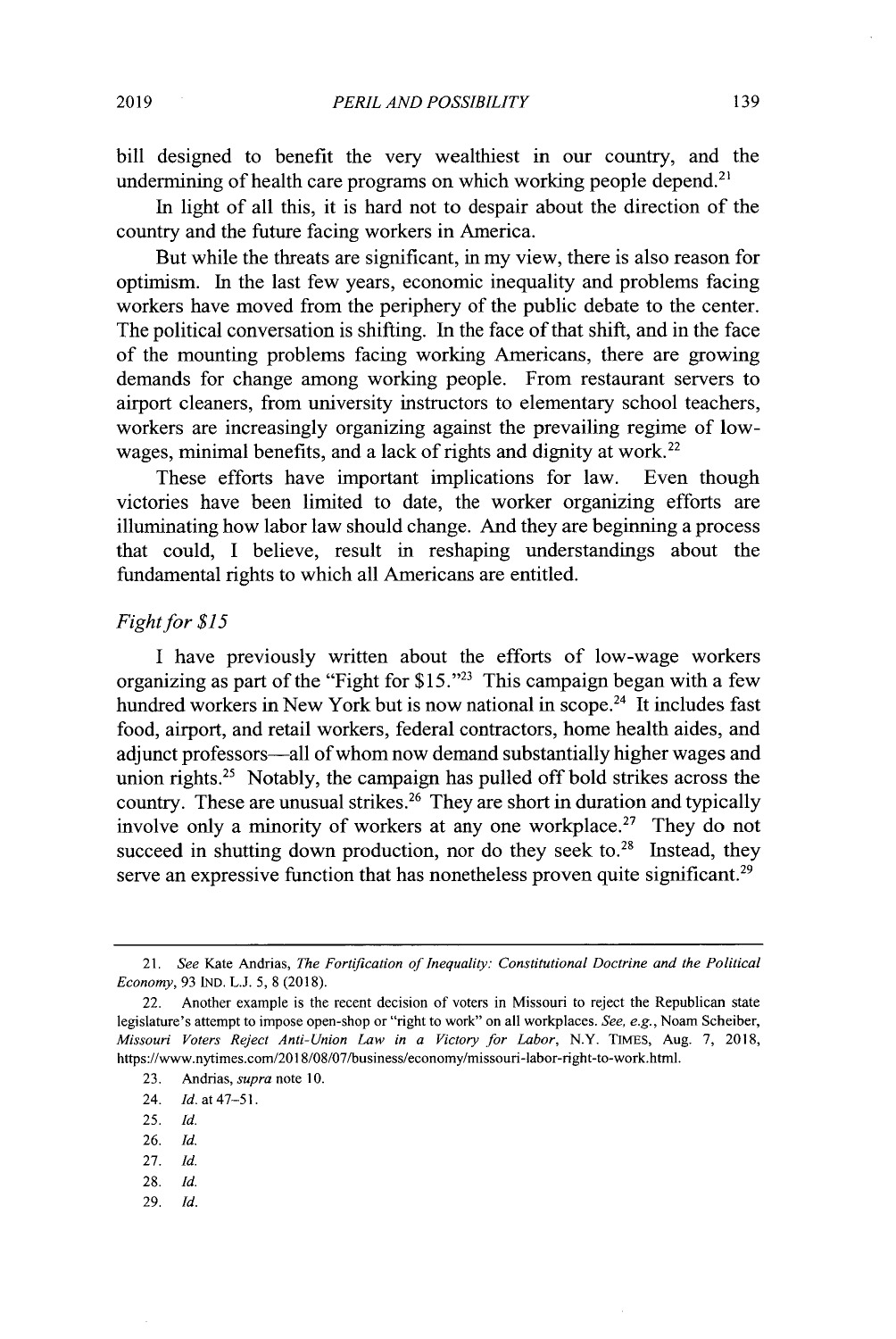Thousands of workers in hundreds of cities, across racial, ethnic, and industrial divides, are risking their jobs in support of an ambitious set of demands.<sup>30</sup>And while the Fight for **\$15** campaign builds on years of similar organizing **by** worker centers and segments of the labor movement, in this era of inequality, the new movement has had unusual success in the political  $\alpha$ <sup>31</sup> It has succeeded in raising wages and improving benefits and working conditions, while shifting the terms of public debate.<sup>32</sup> Just a few years ago the demand of *\$15* an hour as a minimum was considered laughable.<sup>33</sup> Now, a minimum wage of \$15 is law in a number of localities and states.<sup>34</sup> It has also been adopted by numerous corporations and championed **by** political leaders, both those long committed to worker rights and those previously ambivalent or tepid.<sup>35</sup>

The Fight for \$15's efforts to win wage increases and union rights contain the seeds of a promising new labor law regime.<sup>36</sup> This is because, at bottom, the campaign rejects much of the system of labor relations that has been in place since the New Deal. It does not seek to win union elections at a handful of worksites and to bargain incremental changes through private collective bargaining. It does not seek to proceed only through the NLRB's administrative system with the government serving as neutral arbiter. Instead, the campaign demands significant changes for workers on a sectoral basis. It makes its demands both to employers and in the political sphere, calling on the government to serve as a defender of workers' interests. $37$  And ultimately, it seeks not just wage increases but a reconceptualization of the fundamental rights to which all workers are or should be entitled.<sup>38</sup>

#### *West Virginia*

The recent teachers' strike in West Virginia, together with subsequent actions **by** teachers in Colorado, Kentucky, Oklahoma, and Arizona, provides another (even more surprising) example of how new movements among workers are marking a path for reforming labor law-and, potentially, for redefining conceptions of rights.

Though West Virginia has a long and proud history of union activity, its teachers, and its public-sector workers more generally, have no legal right to

**35.** *Id.*

**37.** *Id.*

**<sup>30.</sup>** *Id. at 52-57.* **31.** *Id.*

**<sup>32.</sup>** *Id.*

**<sup>33.</sup>** *Id.*

<sup>34.</sup> *Id.*

**<sup>36.</sup>** *See id. at* **7-10,** *57-69.*

**<sup>38.</sup>** *See* Kate Andrias, *Building Labor's Constitution, 94* TEX. L. REv. **1591, 1595-96 (2016).**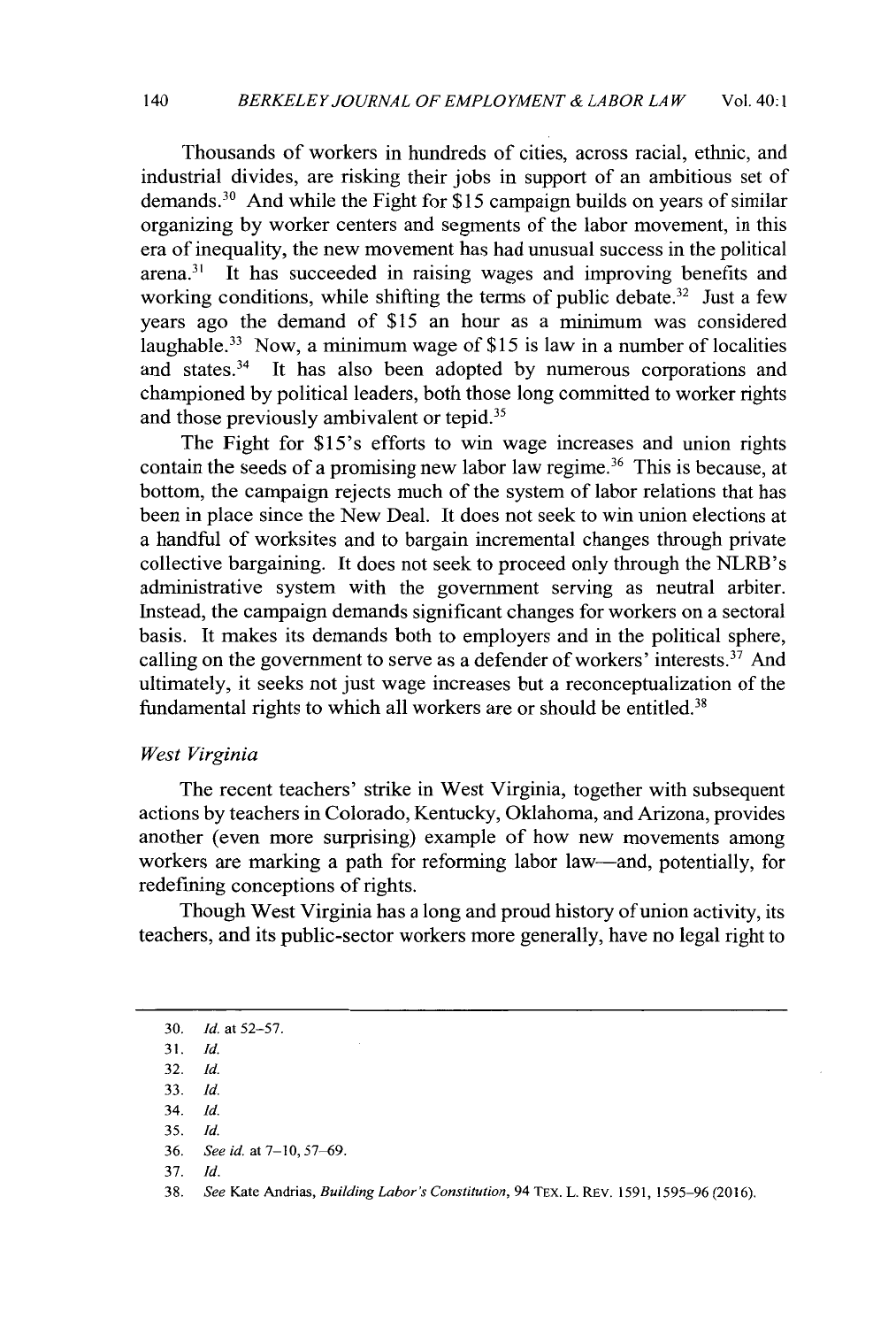bargain collectively. They also have no legal right to strike.<sup>39</sup> While the state was once solidly progressive in orientation, in more recent years its legislature has enacted a right-to-work statute, repealed the state's prevailing wage law, and slashed corporate taxes, among other anti-worker reforms.<sup>40</sup> In the **2016** election, West Virginia voted overwhelmingly for Trump.<sup>4</sup>

Indeed, in many ways, West Virginia epitomizes the trends **I** mentioned earlier: collapsing unions, rising low-wage work, declining mobility, and a shrinking middle class. West Virginia has a poverty rate of more than **17%** and many of the **277,000** students in the state qualify for free breakfast and lunch.<sup>42</sup> West Virginia teachers are some of the lowest paid teachers in the country. Before the strike, they ranked 48<sup>th</sup> in salaries, ahead of only Oklahoma, Mississippi, and South Dakota.<sup>43</sup> One leader of the strike is reported to have made just **\$39,000** a year after **19** years on the job. She works as a cashier on the weekends to make ends meet.<sup>44</sup> Others pick up fast food shifts to pay their bills or file for food stamps to feed their children. Teachers also face rising costs in health insurance,<sup>45</sup> have been subjected to policies that intrude on their personal health decisions, $46$  and have been

41. West Virginia Presidential Race Results: Donald *J.* Trump Wins, N.Y. TIMES, Aug. **1, 2017,** https://www.nytimes.com/elections/results/west-virginia-president-clinton-trump.

42. Valerie Strauss, **Why** the Remarkable West Virginia Teachers Strike Is Not Over After Eight Days, WASH. **POST,** Mar. **5, 2018,** https://www.washingtonpost.com/news/answer-sheet/wp/2018/03/05/ why-the-remarkable-west-virginia-teachers-strike-is-not-over-after-eight-days/.

44. Steven Greenhouse, The West Virginia Teacher Strike Was Just the Start, N.Y. **TIMES,** Mar. **7, 2018,** https://www.nytimes.com/2018/03/07/opinion/teachers-west-virginia-strike.html.

45. Jess Bidgood, West Virginia Raises Teachers' Pay to End Statewide Strike, N.Y. **TIMES,** Mar. **6, 2018,** https://www.nytimes.com/2018/03/06/us/west-virginia-teachers-strike-deal.html.

9d16-cd5fc0979b81.html; Benjamin Wallace-Wells, The New Old Politics of the West Virginia Teachers' Strike, **NEW** YORKER, Mar. 2, **2018,** https://www.newyorker.com/news/news-desk/the-new-old-politicsof-the-west-virginia-teachers-strike (discussing requirement that teachers download application that would track their step count).

**<sup>39.</sup>** W. Va. Attorney General 'Prepared to Act' in Teacher Strike, WSAZ3 **NEWS CHANNEL,** Mar. **1, 2018,** http://www.wsaz.com/content/news/WVa-Attomey-General-releases-statement-declaring-workstoppage-illegal-474758253.html; **63** W. Va. Att'y Gen. **Op. 27** (Mar. **8, 1990), 1990** WL **596845;** see also MILLA **SANES & JOHN** SCHMITr, CTR. FOR **ECON. &** POL'Y RES., **REGULATION** OF **PUBLIC** SECTOR COLLECTIVE **BARGAINING IN** THE STATES **8** (2014), http://cepr.net/documents/state-public-cb-2014- **03.pdf** (describing state laws on public employee bargaining and strikes).

<sup>40.</sup> Elizabeth Catte, West Virginia Teachers Are Resurrecting the State's Rich History of Labor Activism, **NATION,** Mar. **6,** 2018, https://www.thenation.com/article/west-virginia-teachers-won-but-atwhat-cost/; Lacie Pierson **&** Taylor Stuck, New Laws to Take Effect in West Virginia, **HERALD-DISPATCH,** May 22, **2016,** http://www.herald-dispatch.com/news/new-laws-to-take-effect-in-westvirginia/article\_0b1cf9bb-232c-57fe-85fe-6996e0453345.html.

<sup>43.</sup> **NAT'L EDUC.** Ass'N, **RANKINGS** OF THE STATES **2016 AND ESTIMATES** OF **SCHOOL STATISTICS** 2017 32 (2017), http://www.nea.org/assets/docs/2017\_Rankings\_and\_Estimates\_Report-FINAL-**SECURED.pdf.**

<sup>46.</sup> Phil Kabler, Delegates Criticize WV **PEJA** Wellness Program as 'Invasion of Privacy', **CHARLESTON GAZETTE-MAIL,** Jan. **17, 2018,** https://www.wvgazettemail.com/news/legislative-session/ delegates-criticize-wv-peia-wellness-program-as-invasion-of-privacy/article\_4e96bb8b-cf4l-5539-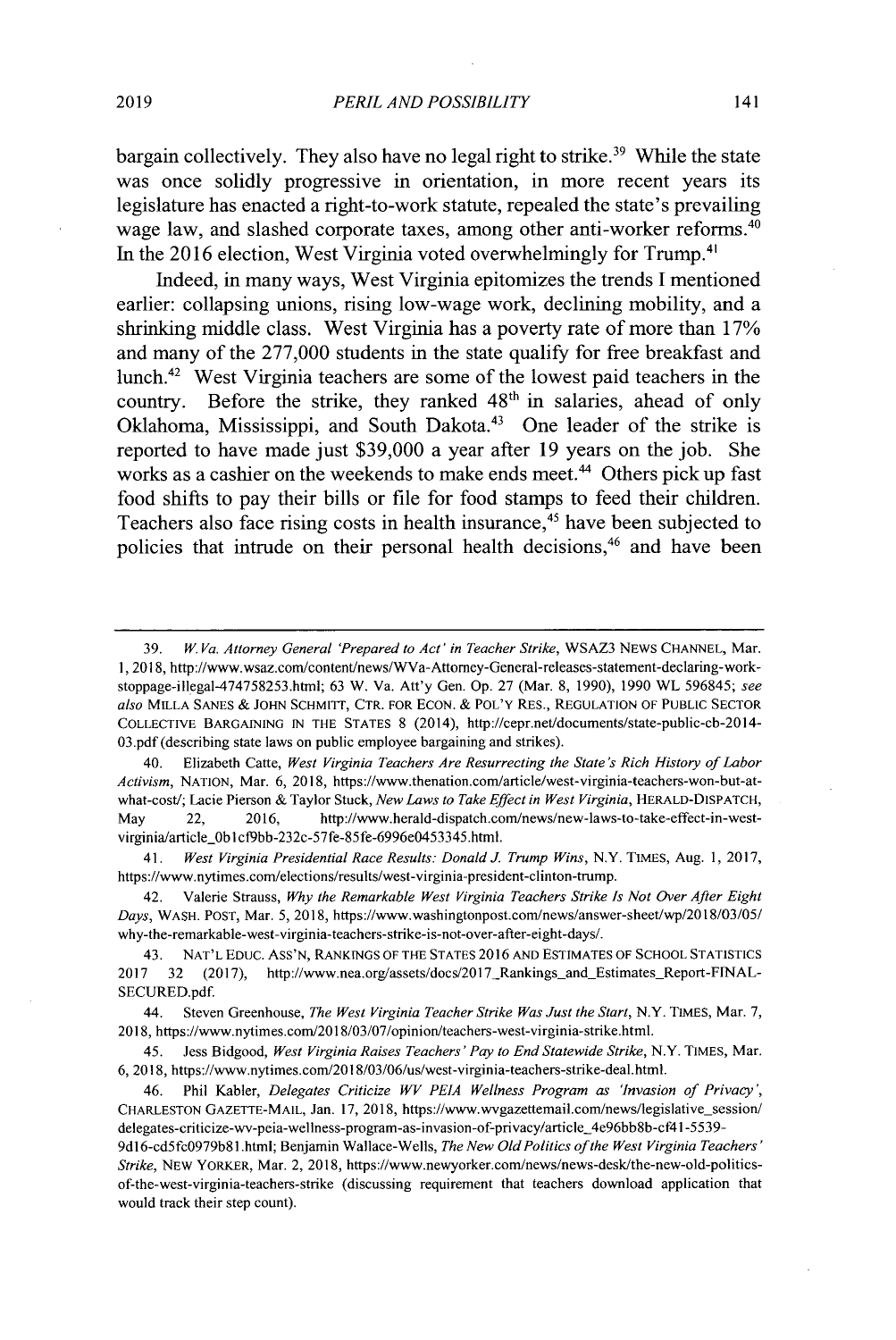threatened with legislation proposing to lower qualifications and eliminate seniority protections.<sup>47</sup>

In February of this year, the Governor of West Virginia signed into law a bill that gave teachers a 2% pay increase starting over the summer, followed **by 1%** increases **in** 2020 and **2021.** The bill did nothing about the problem of rising health care costs or any of the teachers' other grievances. This was unsurprising and consistent with past experience.

What was surprising was that this year, the teachers said, "No." For nine days in February and March, nearly twenty thousand teachers, organized with both the National Education Association and the American Federation of Teachers, and organizing on their own, refused to work.<sup>48</sup> Not just at one school or in one county, but in all 55 counties throughout the state.<sup>49</sup>

As the teachers began their strike, they gathered at the state capital to confront the state's political leaders. The teachers wore red—the same color worn **by** coalminers in the **1921** Battle of Blair Mountain when they engaged in a pitched battle with strikebreakers and law enforcement.<sup>50</sup> The teachers gathered at the statehouse-the same place where 40,000 coal miners stood in **1969** protesting against the refusal of mining companies and the state legislature to address the devastating black lung disease.<sup>51</sup> They were joined **by** parents, students, school bus drivers, and supportive workers from other industries.<sup>52</sup>**All** the schools in the state were closed. Legislators who had

<sup>47.</sup> Mike Elk, *West Virginia Teachers Stage Walkout over Wages and Benefits*, GUARDIAN, Feb. 22, **2018,** https://www.theguardian.com/education/2018/feb/22/teacher-walkout-west-virginia-strikepay-cuts-protest; Ryan Quinn, *WV Legislature Likely to Address Teacher Seniority Issue,* **CHARLESTON** GAZETTE-MAIL, Jan. *5,* **2018,** https://www.wvgazettemail.com/news/education/wv-legislature-likely-toaddress-teacher-seniority-issue/article266e0899-b73b-50ef-84af-553Ic961c56d.html; Taylor Swaak, *Why Are West Virginia's Teachers Not in School? Statewide Walkouts Explained,* NEWSWEEK, Feb. **26, 2018,** http://www.newsweek.com/west-virginia-walkouts-explained-820534.

<sup>48.</sup> *See* **Emily** Stewart, *All of West Virginia's Teachers Have Been on Strike for over a Week, Vox,* Mar. 4, **2018,** https://www.vox.com/policy-and-politics/2018/3/3/17074824/west-virginia-teachersstrike-justice-union (stating that West Virginia's **680** public schools employ **19,488** classroom teachers, and that school districts were closed in all **55** counties). *See also Strauss, supra* note 42 (estimating that 22,000 teachers in all **55** school districts participated).

<sup>49.</sup> *Stewart, supra* note 48; *see also* Mark Curtis, *West Virginia Teacher Strike Continues Monday,* WOWKTv.cOM, Feb. **23 2018,** http://www.wowktv.com/news/west-virginia-teacher-strike-continuesmonday/988954748.

**<sup>50.</sup>** ROBERT **SHOGAN,** THE BATTLE OF BLAIR MOUNTAIN **169 (2006).**

**<sup>51.</sup>** *See* Bob Powell, *February 18, 1969: Against UMWA Wishes, Raleigh Co. Miners Protest to Have Black Lung Recognized,* W. VA. **PUB.** BROAD., Feb. **18, 2015,** http://wvpublic.org/post/february-18- 1969-against-umwa-wishes-raleigh-co-miners-protest-have-black-lung-recognized.

**<sup>52.</sup>** *E.g.,* Matt Berical, *Why West Virginia's Parents and the PTA Supported the Teacher Strike, YAHOO!,* Mar. **7, 2018,** https://www.yahoo.com/lifestyle/why-west-virginia-parents-pta-00335205 I.html; Caity Coyne, *WV Students Stand in Solidarity with School Employees,* **CHARLESTON GAZETTE-**MAIL, Feb. 21 **2018,** https://www.wvgazettemail.com/news/education/wv-students-stand-in- solidaritywith-school-employees/article\_5d9e658c-be2a-5f3c-aced-7b5a963bf7f8.html; Sophie Kasakove, *As the Strike Continues, West Virginia Students Stand by Their Teachers,* **NATION,** Mar. **1, 2018,** https://www.thenation.com/article/as-strike-continues-west-virginia-students-stand-by-their-teachers/; Dan Klein, *Many Parents Support Teacher Strike, Some Scramble,* WSAZ **NEWS CHANNEL,** Feb. 21,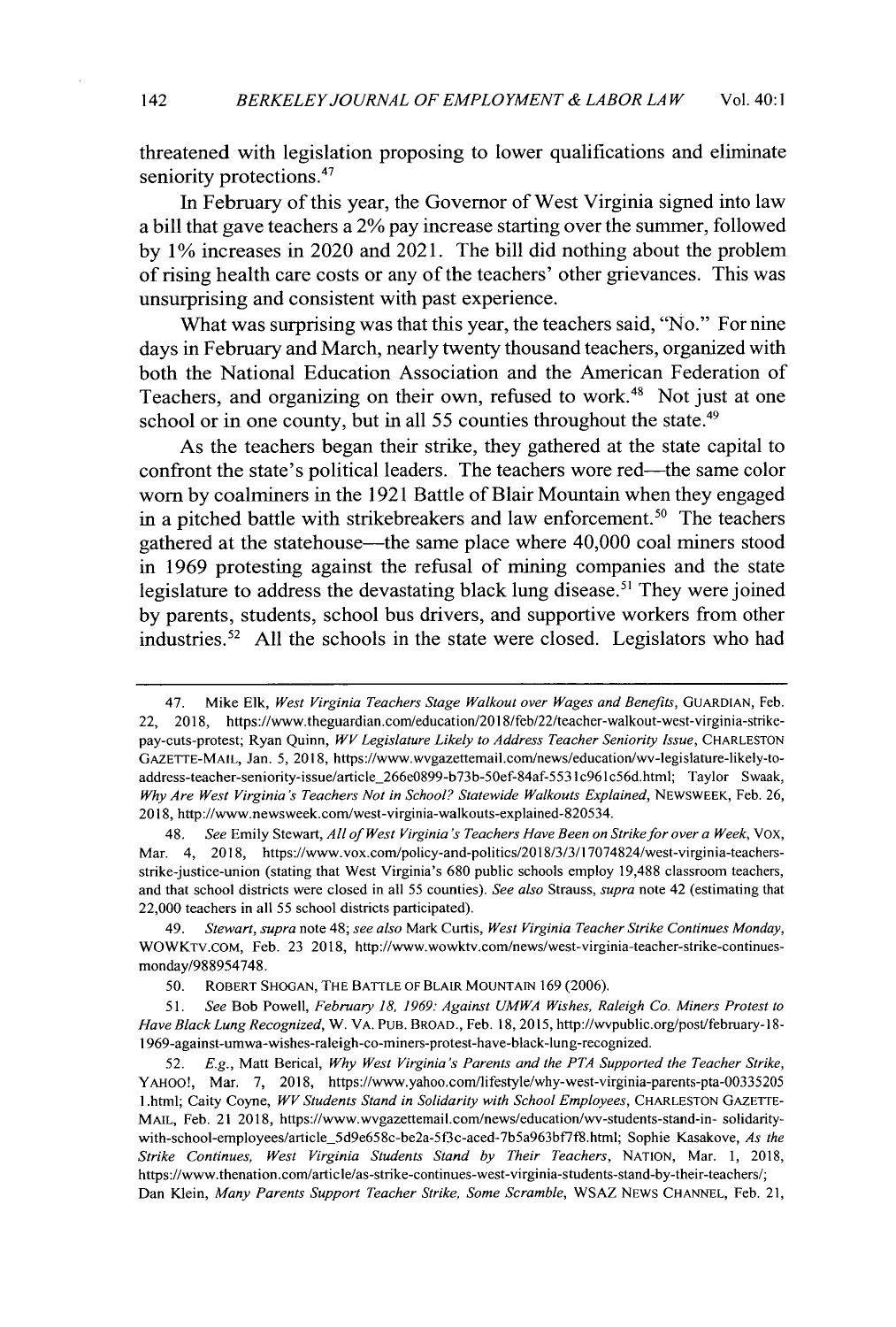long ignored the teachers' demands were forced to confront their plight. Union leaders, too, were pushed. At one point, state union officials reached a tentative agreement, but the teachers rejected the deal as too conditional and vowed not to return to work until the legislature had endorsed the deal.<sup>53</sup>

On March **6,** nine days after they began, the teachers prevailed. They won a *5%* raise, not only for themselves, but for all state employees. It is still too early to tell whether West Virginia's teacher strike will have long-lasting ramifications. Yet, teachers in other parts of the country, including in Oklahoma, Kentucky, and Arizona, have already begun similar actions. <sup>5</sup><sup>4</sup> Rather than focusing on the transferability of the teachers' organizing to other industries, or on the various organizing strategies they employed, **I** want to focus on the legal issues inherent in the teachers' actions.

How should we think about the legal status of the strike? And what might the West Virginia experience, along with that of other movements like the Fight for *\$15,* tell us about the relationship of strikes to legal change and to conceptions of rights in this moment of peril and possibility?

#### *Law ofpublic sector strikes*

Public sector workers in West Virginia, including teachers, lack the statutory rights to bargain collectively and to strike.<sup>55</sup> The state has declined to enact laws providing collective bargaining rights or protecting concerted action, and the Supreme Court has held that the Constitution permits states to deny such rights.

West Virginia is not alone.<sup>56</sup> North Carolina and Virginia both prohibit public employee collective bargaining.<sup>57</sup> Texas law declares it to be against public policy for any state, county, or municipal officials to enter into a collective bargaining agreement with a labor organization,<sup>58</sup> though it creates

**55.** *See* **SANES & SCHMITT,** *supra* note **39,** at **65.**

**<sup>2018,</sup>** http://www.wsaz.com/content/news/Many-parents-support-teacher-strike-some-scramble-474765113.html; Chris Lawrence, *School Bus Drivers Say There Is Solidarity with Teachers,* W. VA. METRONEWS, Mar. 2, **2018,** http://wvmetronews.com/2018/03/02/school-bus-drivers-say-there-issolidarity-with-teachers/.

**<sup>53.</sup>** Jess Bidgood **&** Campbell Robertson, *West Virginia Walkouts a Lesson in the Power of a Crowd-Sourced Strike,* N.Y. **TIMES,** Mar. **8, 2018,** https://www.nytimes.com/2018/03/08/us/westvirginia-teachers-strike.html.

<sup>54.</sup> Moriah Balingit, *First It Was West Virginia. Then, Kentucky and Oklahoma. Now Arizona and Colorado Teachers Prepare to Walk Out,* WASH. **POST,** Apr. **26, 2018,** https://www.washingtonpost.com/news/education/wp/2018/04/26/first-it-was-west-virginia-thenkentucky-and-oklahoma-now-arizona-and-colorado-teachers-prepare-to-walk-out/.

**<sup>56.</sup>** *See id.* (collecting state statutes). For a history of public sector unions, see **JOSEPH E.** SLATER, **PUBLIC** WORKERS: GOVERNMAENT EMPLOYEE **UNIONS,** THE LAW, **AND** THE **STATE, 1900-1962** (2004). On the history of teacher unionism, see MARJORIE MURPHY, BLACKBOARD UNIONS: THE **AFT &** THE **NEA, 1900-1980 (1992);** DIANE RAVITCH, THE GREAT **SCHOOL** WARS: **NEW** YORK CITY, **1805-1973** (1974).

**<sup>57.</sup> N.C. GEN. STAT. ANN.** *§§* **95-98 (2017);** VA. **CODE ANN.** *§§* 40.1-57.2 **(2017).**

**<sup>58.</sup>** TEX. Gov'T **CODE ANN.** *§* **617.002 (2018).**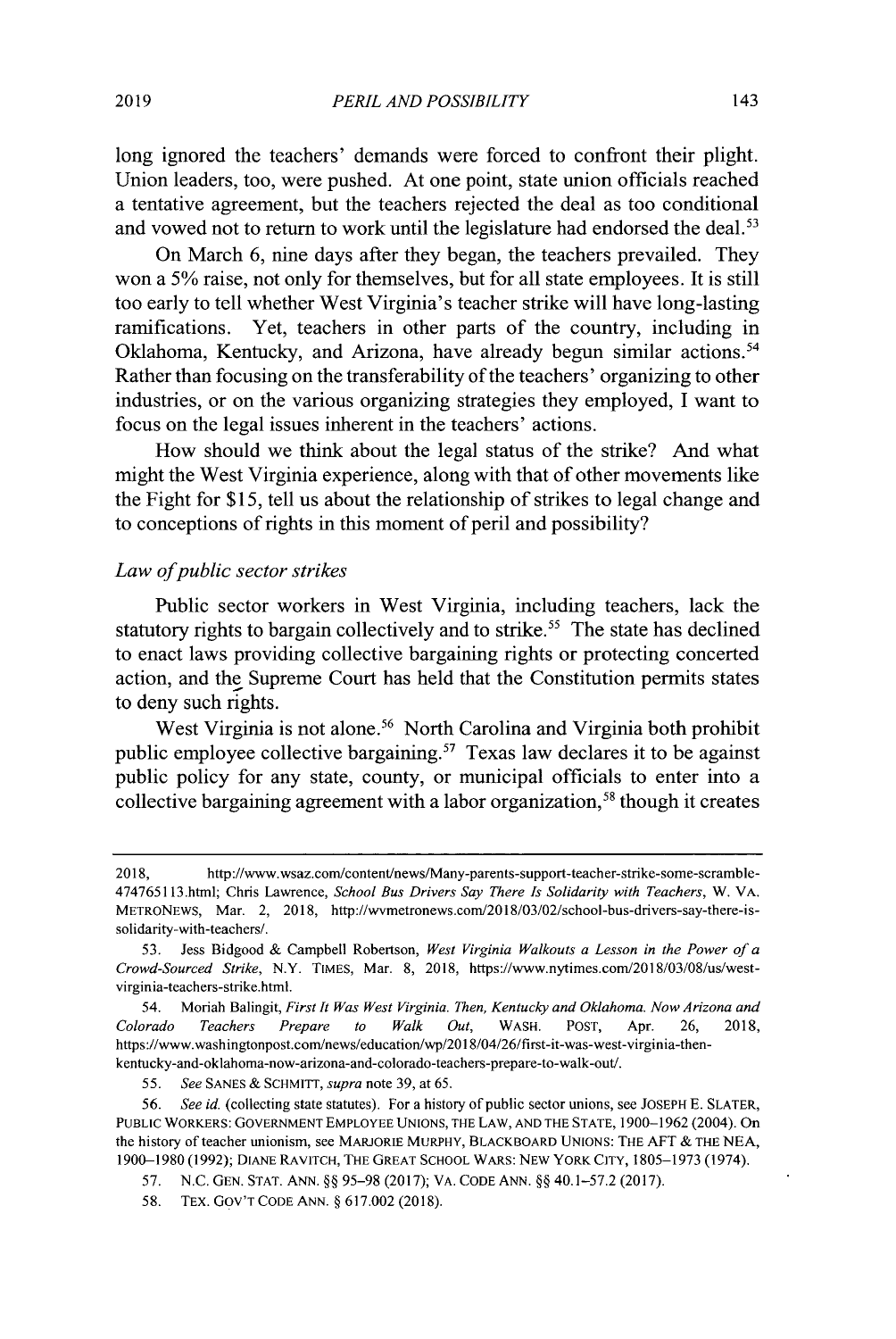an exception for local fire and police departments.<sup>59</sup> Texas even provides that public employees who strike will lose all civil service and reemployment rights, as well as their public employee benefits.<sup>60</sup> Moreover, in the last few years, several states that once permitted public sector bargaining, like Wisconsin, Indiana, and Michigan, have eliminated many of the rights previously conveyed to public employees.<sup>61</sup> Even the more progressive states that allow collective bargaining among public sector workers tend to prohibit strikes.<sup>62</sup> Only about a dozen states allow non-emergency public sector workers to go on strike.<sup>63</sup>

Against this background, and given the declining power and militancy of unions generally, it is not surprising that teacher strikes have been few and far between. The last teacher strike in West Virginia was 30 years ago.<sup>64</sup> In earlier periods, strikes were more frequent. From 1945 to *1950,* there were around 60 work stoppages by educators around the country.<sup>65</sup> In that era, schools were underfunded, classrooms overcrowded, and teachers underpaid; in the context of the postwar economic boom, teachers sought to match private sector wage growth.<sup>66</sup> The 1960s and 70s also witnessed major teacher strikes, including one in New Haven, Connecticut where nearly **100** teachers were jailed. In that action, and others **in** major cities, unionized teachers sought both better wages and benefits and better learning conditions for their students. <sup>6</sup><sup>7</sup>

But in recent decades, teachers and their unions have been on the defensive, following criticism **by** Republicans as well as **by** some leading Democrats.<sup>68</sup> Critics depict teachers as concerned about salaries and job protection at the expense of children. In their view, teacher tenure, rather

**65.** Josh Eidelson, *Could Wildcat Teachers' Strikes Spread to Other States?,* BLOOMBERG **NEWS,** Mar. **6, 2018,** https://www.bloomberg.com/news/articles/2018-03-06/could-west-virginia-s-wildcatteachers-strike-spread/.

**67.** Kate Andrias, Lessons of a Different Sort: The New Haven Teachers' Strike of **1975 (1977)** (unpublished B.A. thesis, Yale College) (on file with author).

*<sup>59.</sup>* TEX. LOc. Gov'T **CODE ANN. § 174.002(b);** *see* Jefferson Cty. v. Jefferson Cty. Constables Ass'n, 546 **S.W.3d 661** (Tex. **2018)** (applying **§** 174.002 and stating that firefighters and police officers have the right to organize for collective bargaining, though *not* to strike).

**<sup>60.</sup>** TEX. Gov'T **CODE ANN. § 617.003(b) (2018).**

**<sup>61.</sup>** *Unions Are Confronted with an Existential Threat,* **ECONOMIST,** Feb. 24, **2018,** https://www.economist.com/united-states/2018/02/24/unions-are-confronted-with-an-existential-threat.

**<sup>62.</sup>** *See* **SANES &** SCHMITT, *supra* note **39,** at **8.**

**<sup>63.</sup>** *Id.*

<sup>64.</sup> Strauss, *supra* note 42.

**<sup>66.</sup>** *Id.* (quoting historian Joseph **A.** McCartin); *see also MURPHY, supra* note **56.**

**<sup>68.</sup>** *See, e.g.,* Valerie Strauss, *Why Many Democrats Have Turned Against Teachers Unions,* WASH. **POST,** July *5,* 2014, https://www.washingtonpost.com/news/answer-sheet/wp/2014/07/05/whymany-democrats-turned-against-teachers-unions/ (highlighting the push towards charter schools led **by** President Obama and Education Secretary Arne Duncan, as well as the high-profile departure of two former spokesmen for President Obama who left to lead a national PR campaign to support challenges to teacher job protections).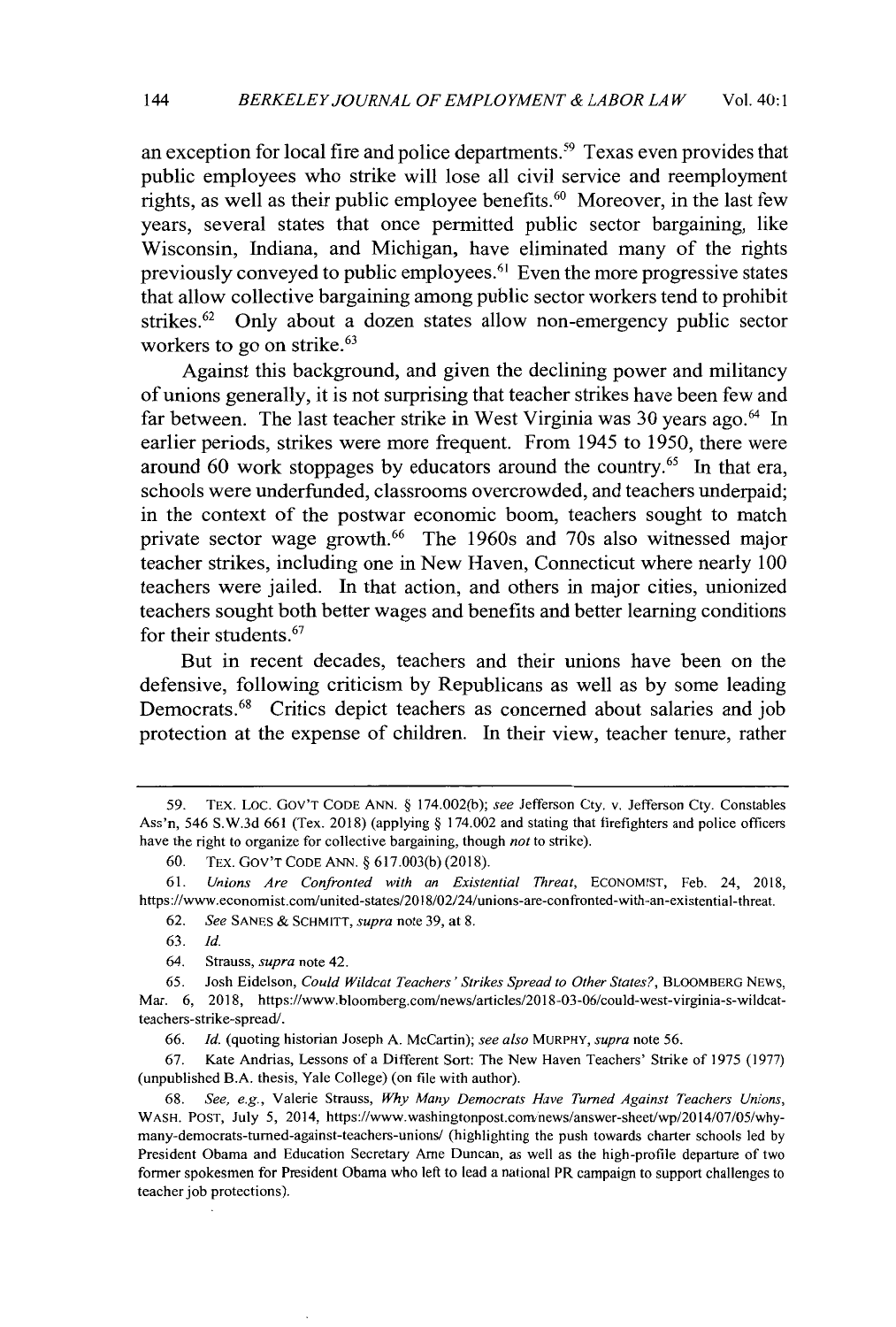than chronic underfunding and lack of professional treatment, is the cause of schools' ills.<sup>69</sup> For many years, the hostility to teacher strikes, even from liberals, was palpable.<sup>70</sup>

### *Civil disobedience, legal change, and the small-c constitution*

There is a slogan that comes from the 1960s and 70s, back when strikes were more common: "There is no illegal strike, just an unsuccessful one."<sup>71</sup>

To a great extent, this is descriptively accurate. Despite the absence of legal rights, when strikes have been big enough in scope and where workers have had the support of their communities, legal penalties have rarely been imposed and ultimately improvements have been won.<sup>72</sup> The West Virginia strike is a vivid illustration of this phenomenon. As such, one might conclude that law is irrelevant to the periodic efforts of workers to transform their working conditions. Strikes are about power. Workers win or lose depending on the breadth and strength of their action, not on the law's sanction. On this account, law and law reform are not all that important.

But there is another way to understand the slogan, "there is no illegal strike"-another way to understand the collective action **by** teachers in West Virginia, Oklahoma, Kentucky, and elsewhere. That is: the teachers do not deny the law's import, rather, they offer condemnation of the law as unjust. Ultimately, they aim to change the set of practices, institutions, norms, and traditions that structure American society.<sup>73</sup> The teacher strikes should be understood in this light, and as part of the venerable tradition of nonviolent civil disobedience undertaken with the goal of legal, social, and, ultimately, *constitutional* transformation.

Civil disobedience can be defined as "a conscientious and communicative breach of law designed to demonstrate condemnation of a law or policy and to contribute to a change in that law or policy."<sup>74</sup>

**72.** Bums, *There is No Illegal Strike, supra* note **71.**

*<sup>69.</sup> See id.; see also* Valerie Strauss, *Chris Christie Wants to Punch the Teachers Union in the Face. But He Isn't the Only Candidate Attacking Educators,* **WASH. POST,** Aug. **3, 2015,** https://www.washingtonpost.com/news/answer-sheet/wp/2015/08/03/chris-christie-wants-to-punch-theteachers-union-in-the-face-but-he-isnt-the-only-candidate-attacking-educators/.

**<sup>70.</sup>** Corey Robin, *Liberals and the Strike,* **JACOBIN,** Apr. *5,* **2018,** https://www.jacobinmag.com/ 2018/04/oklahoma-teachers-strike-democratic-party-liberalism.

**<sup>71.</sup>** Joe Bums, *"There is No Illegal Strike, Just an Unsuccessful One,"* **JACOBIN,** Mar. **6, 2018,** https://www.jacobinmag.com/2018/03/public-sector-unions-history-west-virginia-teachers-strike; *see also* **JOE** BURNS, STRIKE BACK: USING THE **MILITANT TACTICS** OF LABOR'S **PAST** TO **REIGNITE PUBLIC** SECTOR UNIONISM TODAY (2014).

**<sup>73.</sup>** *See* Richard Primus, *Unbundling Constitutionality,* **80 U.** CHI. L. REv. **1079, 1082,** 1133-34 **(2013)** ("[T]he 'constitution' (with a lowercase **'c')** is the web of documents, practices, institutions, norms, and traditions that structure American government."); *see also Andrias, supra* note **38** (analyzing worker movements and small c-constitutionalism).

<sup>74.</sup> Jessica Bulman-Pozen **&** David **E.** Pozen, *Uncivil Obedience, 115* **COLUM.** L. REv. **809, 812 (2015).**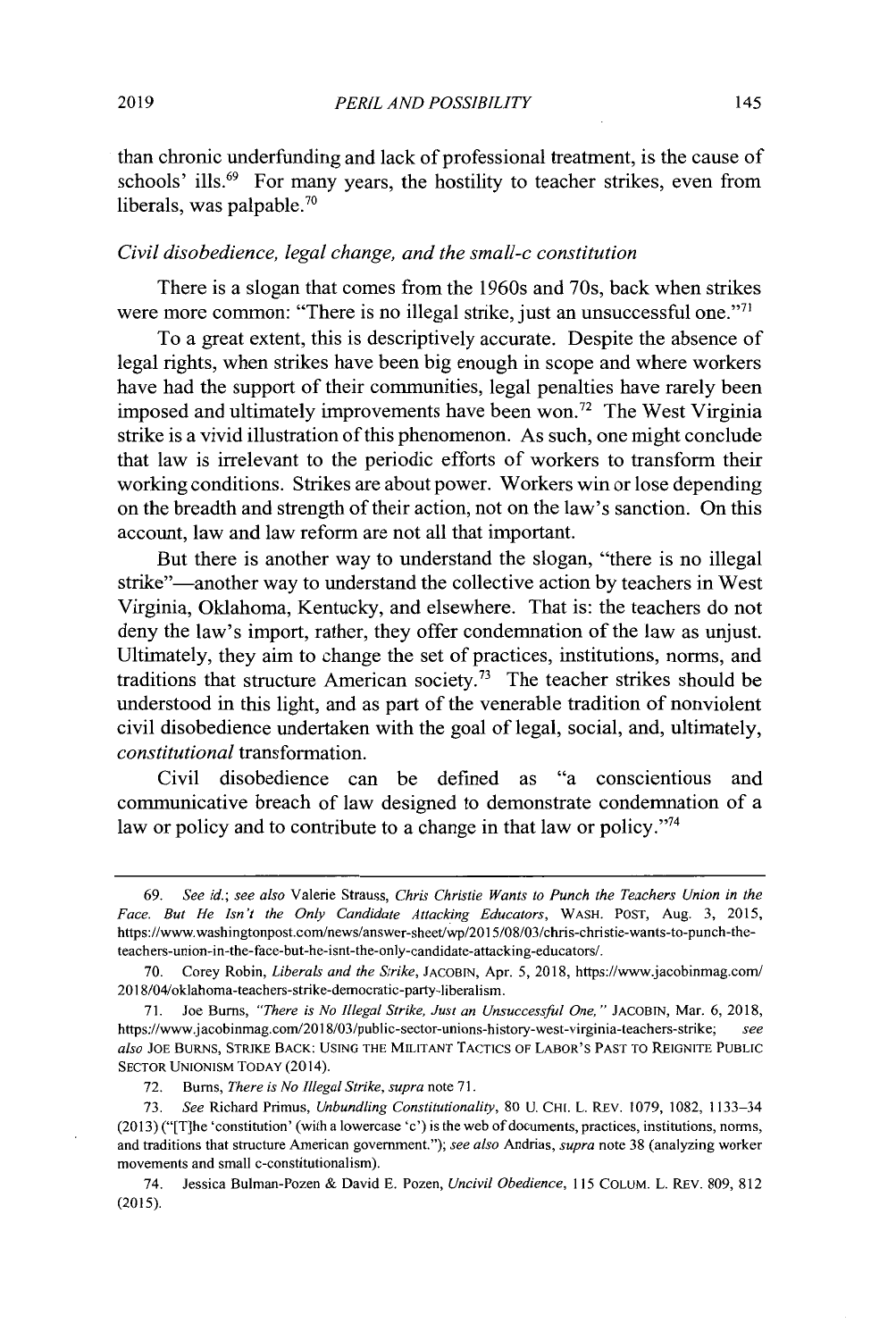Here, teachers did just that.

They undertook a conscious breach of law in an effort to change a system that consigns them to a life of near-poverty-to low wages and costly benefits-and that grants them little respect for the important work they do. They undertook a conscious breach of law to express condemnation for a legal regime that denies them the right to have a voice in their working conditions-that denies them the legal right to bargain and strike. In so doing, they appealed to a higher law, to a conception of fundamental rights. They sought to change the basic rules **by** which we constitute ourselves as a nation.

When a journalist asked Dale Roberts, the President of the West Virginia Education Association, if the strike was illegal, Roberts responded: "We have a right to have our voices heard."<sup>75</sup> At the state capital rally, the President of the United Mine Workers, celebrating the striking teachers and their leaders, analogized them not only to the legendary mineworker leader John Lewis, but also to Martin Luther King and Gandhi. The nearly all white and largely female audience of striking teachers erupted **in** applause.

In rejecting the policies that undervalue their work and in condemning the law that deprives them of their right to strike, the teachers were also challenging a legal regime and a social order that frequently posits rights as individual, rather than as collective. **By** striking en masse the teachers asserted their collective rights and needs as teachers. They also defined themselves as sharing interests with other working people, repeatedly invoking the history of mineworkers, seeking common cause with their students and the parents of their students, and, ultimately, winning raises not only for themselves, but for all public sector workers in the state.

As such, the teachers also challenged the devaluing of education and public goods. They resisted the austerity policies that have characterized our politics for recent decades. Prior to the strike, West Virginia had so many vacant teaching positions that, **"in** many schools, grades had been combined for efficiency, and teachers were teaching subjects for which they were not certified or trained."<sup>77</sup> Teachers put these educational issues at the center of their fight-and they won widespread support from their students.

In response, conservatives tried to pit teachers against poor citizens of the state. The President of the State Senate, in reluctantly signing the final bill, argued it would lead to painful cuts in other parts of the state budget,

*<sup>75.</sup>* The Real News, *West Virginia Teachers Strike Redefines Teacher Unionism,* YOUTUBE, Feb. **27, 2018,** https://www.youtube.com/watch?v-hesEvKAKufc.

<sup>76.</sup> Greg Cruey, *Cecil Roberts, President of the United Mine Workers of America*, YOUTUBE, Feb. **27, 2018,** https://www.youtube.com/watch?v-SLwo20JgpEE.

**<sup>77.</sup>** Benjamin Wallace-Wells, *The New Old Politics of the West Virginia Teachers' Strike,* **NEW** YORKER, Mar. 2, **2018,** https://www.newyorker.com/news/news-desk/the-new-old-politics-of-the-westvirginia-teachers-strike.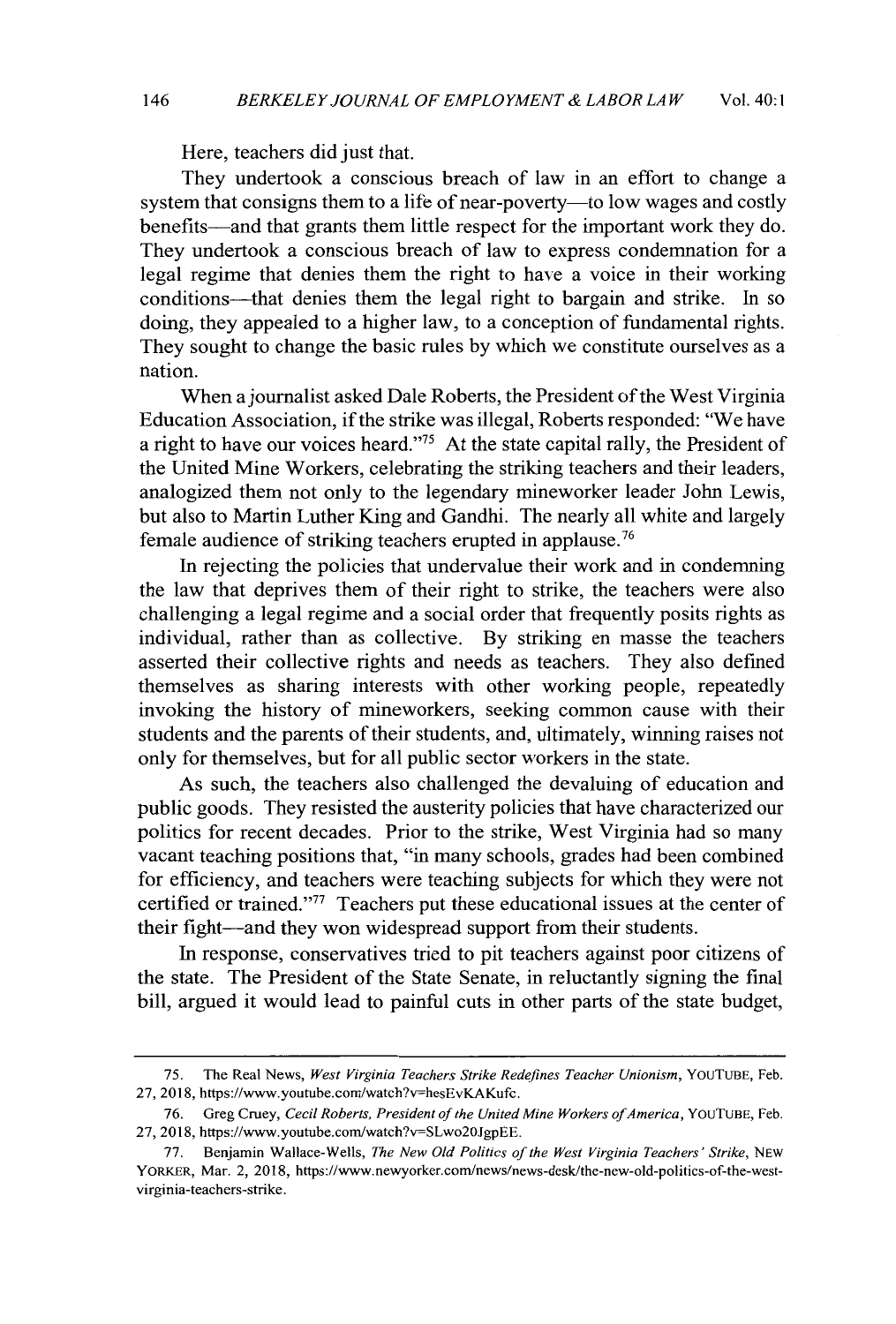including possibly Medicaid.<sup>78</sup> Nonetheless, the striking workers insisted that the choice was not Medicaid recipients or their own salaries. The state, they argued, must find a way to provide for all its citizens.

At their state capital rally, the teachers claimed their position as citizens as well as workers. Nearly all raised their hands when Roberts asked who had a family member serving in the military. And nearly all joined their voices in demanding that the government "stand up for us."<sup>79</sup> "We will remember," they chanted, "in November."<sup>80</sup>

In short, the West Virginia teachers' strike functioned not only as an indication of the limits of law, but also of its power and import. The teachers' actions condemned the existing law and offered a fundamentally different vision of the rights to which all Americans should be entitled.

Their vision of legal change is instructive. It is most relevant for public sector workers. It suggests a recipe for law reform that would grant teachers and other public sector workers the right to bargain and to strike, and that would recognize these rights as fundamental—maybe even constitutionally guaranteed.<sup>81</sup>

Though such arguments seem farfetched today, they were not always so. The California Supreme Court has held it is not unlawful for public employees to engage in concerted work stoppages as long as those stoppages do not pose an imminent threat to public health and safety.<sup>82</sup> Concurring in that opinion, former Justice Rose Bird saw a constitutional right as well. She drew on numerous Supreme Court opinions, including **by** such Justices as Brandeis, Holmes, and Murphy, and concluded that, "the right to strike must be counted among those constitutionally protected 'liberties' that are essential to human freedom."<sup>83</sup> The right to strike, she argued, derives from the Thirteenth Amendment's prohibition against involuntary servitude and

**<sup>78.</sup>** Jess Bidgood, *West Virginia Raises Teachers' Pay to End Statewide Strike,* N.Y. **TIMES,** Mar. **6, 2018,** https://www.nytimes.com/2018/03/06/us/west-virginia-teachers-strike-deal.html; Jake

Zuckerman **&** Ryan Quinn, *'We Have Reached a Deal': WV Schools Reopening After Justice Signs Pay Raise Bill,* **CHARLESTON** GAZETTE-MAIL, Mar. **6, 2018,** https://www.wvgazettemail.com/news/ legislative session/we-have-reached-a-deal-wv-schools-reopening-after-justice/article\_7939c12d-7b0c-5929-972b-6b0864c60da8.html.

**<sup>79.</sup>** Cruey, *supra* note **76;** Juliana Perdue, Manar Hesino **&** Jazmine Aliff, *What WV Students Learned from the Teacher Strike,* **CHARLESTON GAZETTE-MAIL,** Mar. **25, 2018,** https://www.wvgazettemail.com/opinion/gazette-opinion/op-ed-commentaries/what-wv-studentslearned-from-the-teacher-strike/article 786337b6-aeb0-504a-9ba6-88d2I f207208.html.

**<sup>80.</sup>** Jake Zuckerman, *Will WV Teachers 'Remember in November'?,* **CHARLESTON GAZETTE-MAIL,** Mar. 31, 2018, https://www.wygazettemail.com/2018\_wv\_teachers\_strike/will-wv-teachers-rememberin-november/article\_14323138-a063-527e-a9ba-84ef52df8211.html.

**<sup>81.</sup>** *See* Cty. Sanitation Dist. No. 2 v. **L.A.** Cty. Emps.' Ass'n Local **660, 699 P.2d 835, 855-56** (Cal. **1985)** (Bird, **C.J.,** concurring).

**<sup>82.</sup>** *Id.* at **849-50** (majority opinion).

**<sup>83.</sup>** *Id.* at **860** (Bird, **C.J.,** concurring).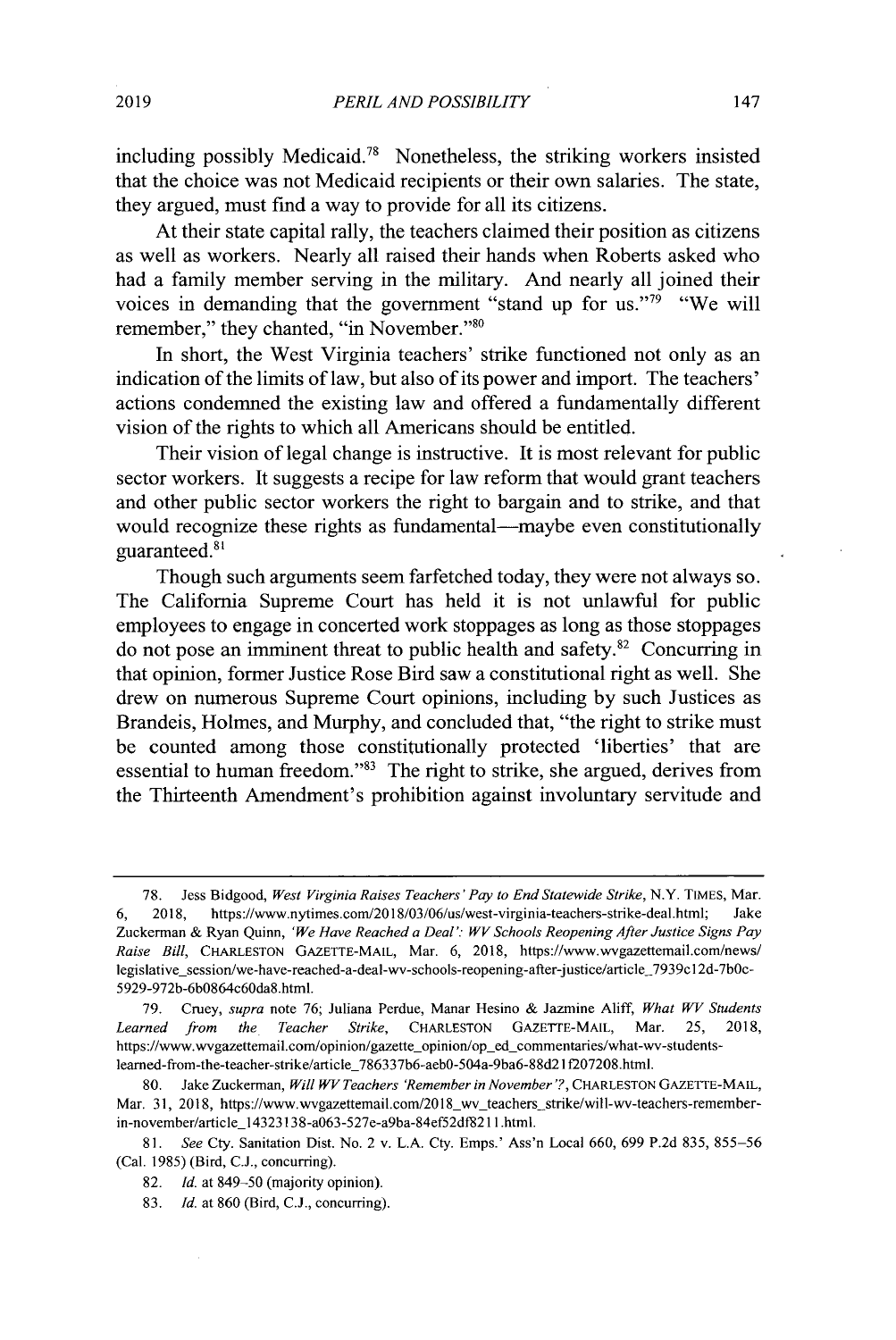its commitment to guaranteeing real freedom for all laborers. $84$  It is "also an incident of the fundamental freedoms of association and expression."<sup>85</sup>

The teachers' struggle also has relevance for private sector workers. Although the NLRA formally protects the right to bargain and to strike, in practice, private sector workers also have very limited rights. Indeed, their rights are particularly limited when it comes to broad, cross-workplace strikes with ambitious aims-like the solidarity practiced **by** the West Virginia strikers. $86$  The NLRA, after all, prohibits secondary boycotts; $87$ offers only limited protection for politically-focused strikes; restricts mass picketing and recognitional picketing;<sup>88</sup> and allows the use of permanent replacements.<sup>89</sup>

**All** of these rules are being contested **by** today's struggles. The teachers, and the workers in the Fight for *\$15* and other similar movements, are, **by** implication of their actions, condemning these rules as unjust and demanding that the law change.

In short, the teachers, and other workers involved in today's labor struggles, are outlining the blueprint of a new labor law-a labor law that moves away from narrow, bureaucratic, and legalistic forms of worker representation toward more sectoral, worker-driven, and political forms of organization. And they are helping force a shift in the way our society conceives of labor rights and social rights-from wages to education to health care. Ultimately, in seeking to change the web of practices, institutions, norms, and traditions that structure our society, they are engaging in small c-constitutionalism: they are working to change our constitutional order.<sup>90</sup>

Despite all of the peril, **I** hope you, like me, will see this as a moment of possibility, maybe even of promise.

On the subject of promise, **I** wanted to close **by** acknowledging that one week ago today, on March **29, 2018,** the country lost one of its greatest jurists: Judge Stephen Reinhardt. **I** lost a mentor and a dear friend.

<sup>84.</sup> *Id. at* **858** (Bird, **C.J.,** concurring).

**<sup>85.</sup>** *Id. at* **860** (Bird, **C.J.,** concurring).

**<sup>86.</sup>** *See* Alia Wong, *The Ripple Effect of the West Virginia Teachers' Victory,* **ATLANTIC,** Mar. **7, 2018,** https://www.theatlantic.com/education/archive/2018/03/west-virginia-teachers-victory/555056/ (discussing how the success of the West Virginia teacher strikes depended on the broad, cross-school nature of the strikes and the solidarity of teachers from across the country).

**<sup>87.</sup>** National Labor Relations Act **§ 8(b)(4), 29 U.S.C. § 158(b)(4).**

**<sup>88.</sup>** *Id.* **§ 8(b)(7), 29 U.S.C. § 158(b)(7).**

**<sup>89.</sup>** NLR.B v. Mackay Radio *&* Tel. Co., 304 **U.S. 333,** *345-46* **(1938).**

**<sup>90.</sup>** *See Andrias, supra* note **38;** Primus, *supra* note **73.**